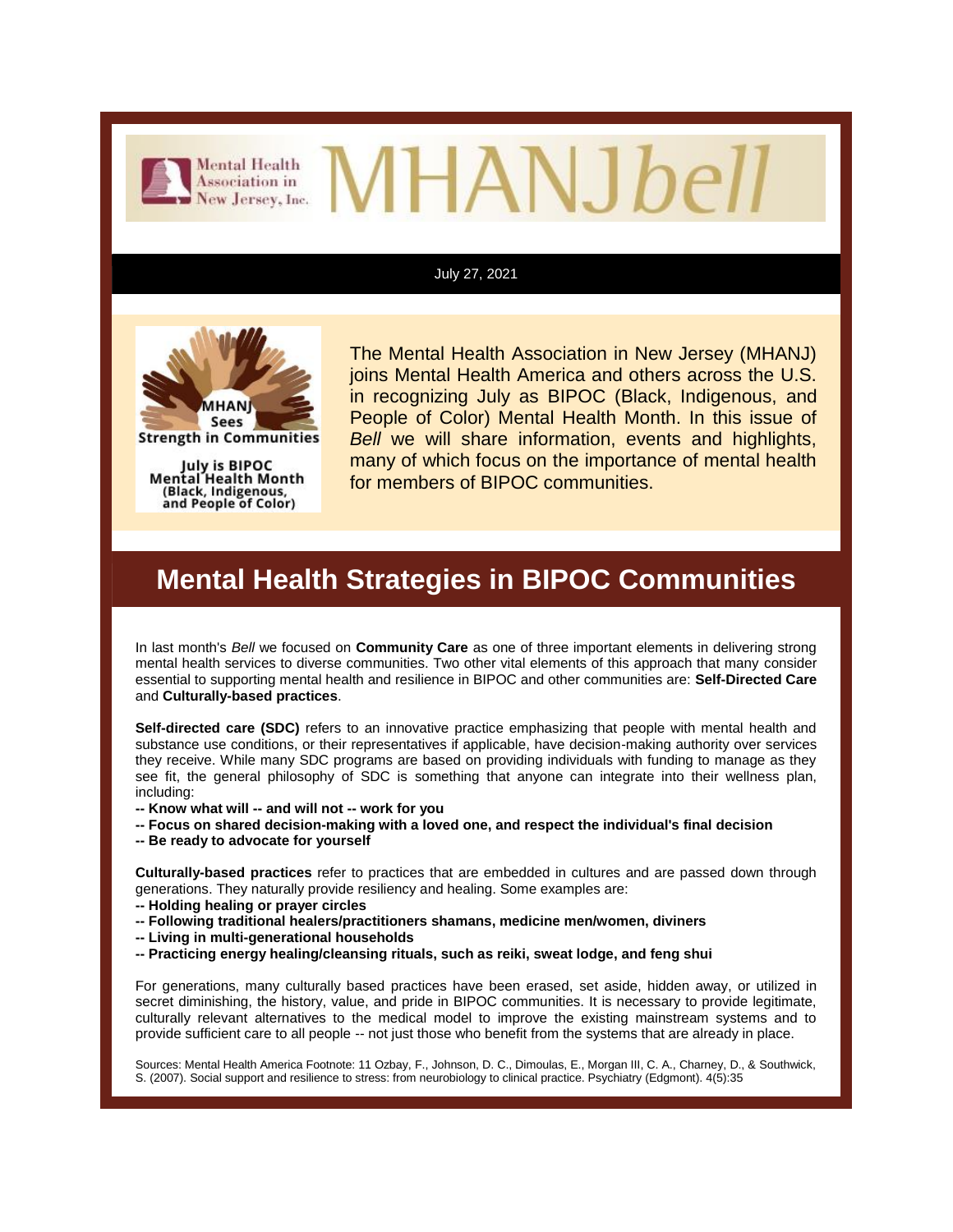### **Emotional Support for Families of Color in NJ**

According to Laverne S. Williams, CSW, Director of the MHANJ's Promoting Emotional Wellness and Spirituality program, "The COVID-19 pandemic has greatly impacted the emotional health of families across our state, but most significantly families of color. Families have faced enormous upheaval as people deal with chronic physical health issues and the emotional and financial challenges brought on by the pandemic."

The MHANJ's COVID-19 Pandemic Emotional Support for Families of Color program helps address inequities regarding behavioral healthcare access and outcomes in the state's communities most negatively impacted by COVID-19. The video below features KiMani Divine, RScP, Family Support Specialist for this program. This program is made possible through support from the New Jersey Pandemic Relief Fund. Click here to [learn more and scroll for their calendar of free, virtual emotional support groups.](https://r20.rs6.net/tn.jsp?f=001Kfw-lymgmMWhvd_bFClUwXiJNIaQ7vLpD7itBNCf0VKivbXgJwHCGYXOAVB-pcTDjNufDjl95bYBz3hLF3MaqOfRTc_KPdM2dRYmHlzMP37PvJKsxxgdjllYR4-IQxAM0j-i9u2bNytPj3nwxOJ8PXhzd4Qfl80p&c=jn7r7uYq1yIdN5Nr5O1HsQzEWpBC4LOT963IdobnPiU3Dhqy79KMMg==&ch=m4SmPclir0kAZC4qY2KBhyAMQrQ8ZRm560naxcCX8g_eBClY01bIrA==)



#### **Join us for Events and Groups**



The MHANJ, Pleasant Valley Productions, The Oskar Schindler Performing Arts Center, Lynette Entertainment LLC, and The New Jersey Creative Arts Collaborative (NJCAC), are producing a special event for BIPOC Mental Health Month. Please see the details on the left. This event is designed to be a creative expression of celebration, vibrancy, courage, hope, and resilience through the unique lens of people of color. The impressive line-up of diverse entertainers includes: Jeffrey Foote, Sierra James, Sandra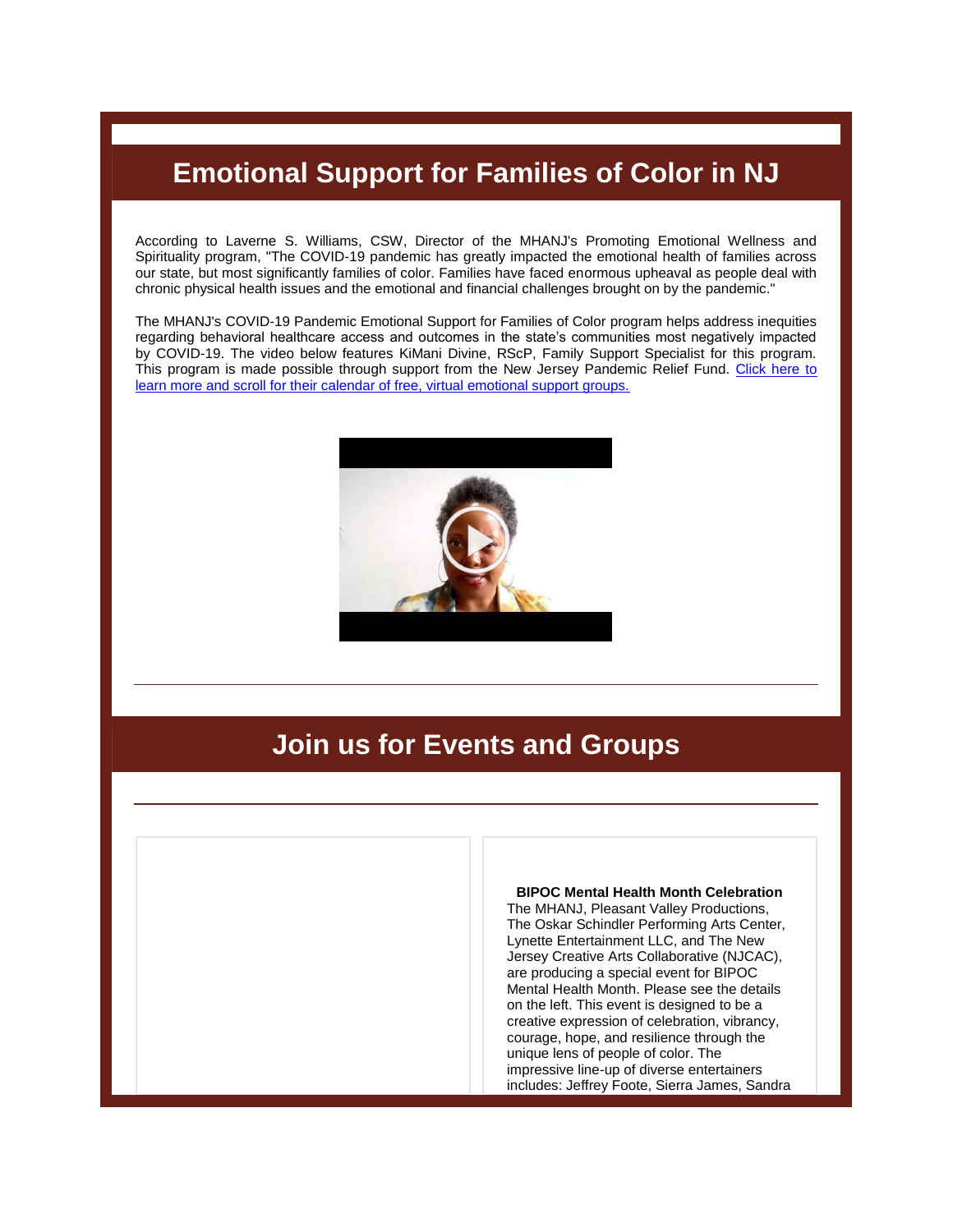

Ward, RO-STAFA, Tracey- Lynn- Haskell, Carl Brister, and the Zawadi African Dancer and Drummers. Your host will be Lynette Sheard, Director, and Community Education Coordinator at the MHANJ. There will be artistic vendors, tables with community resources and information, as well information on mental health services.

**You are invited to wear something that represents your cultural origin.**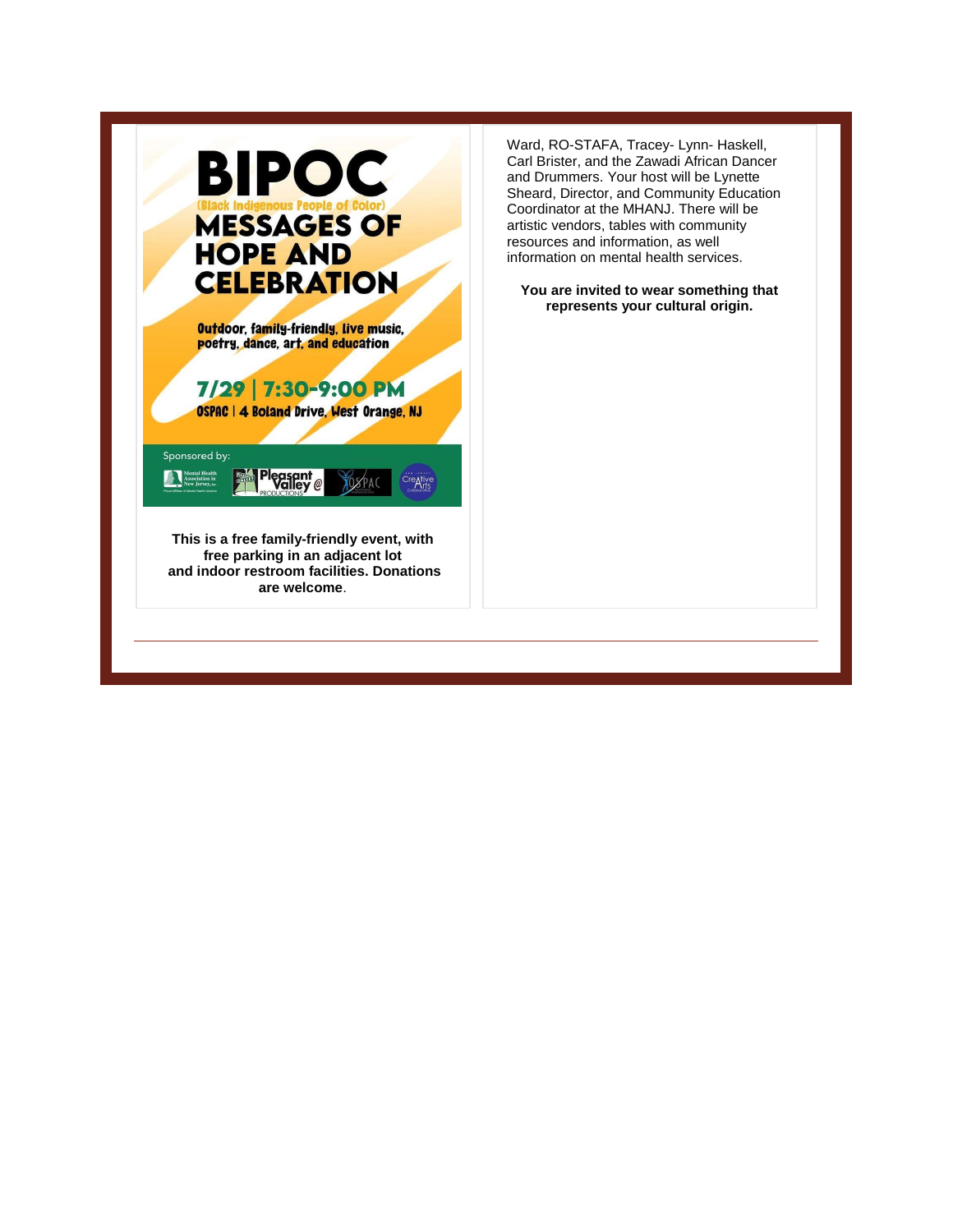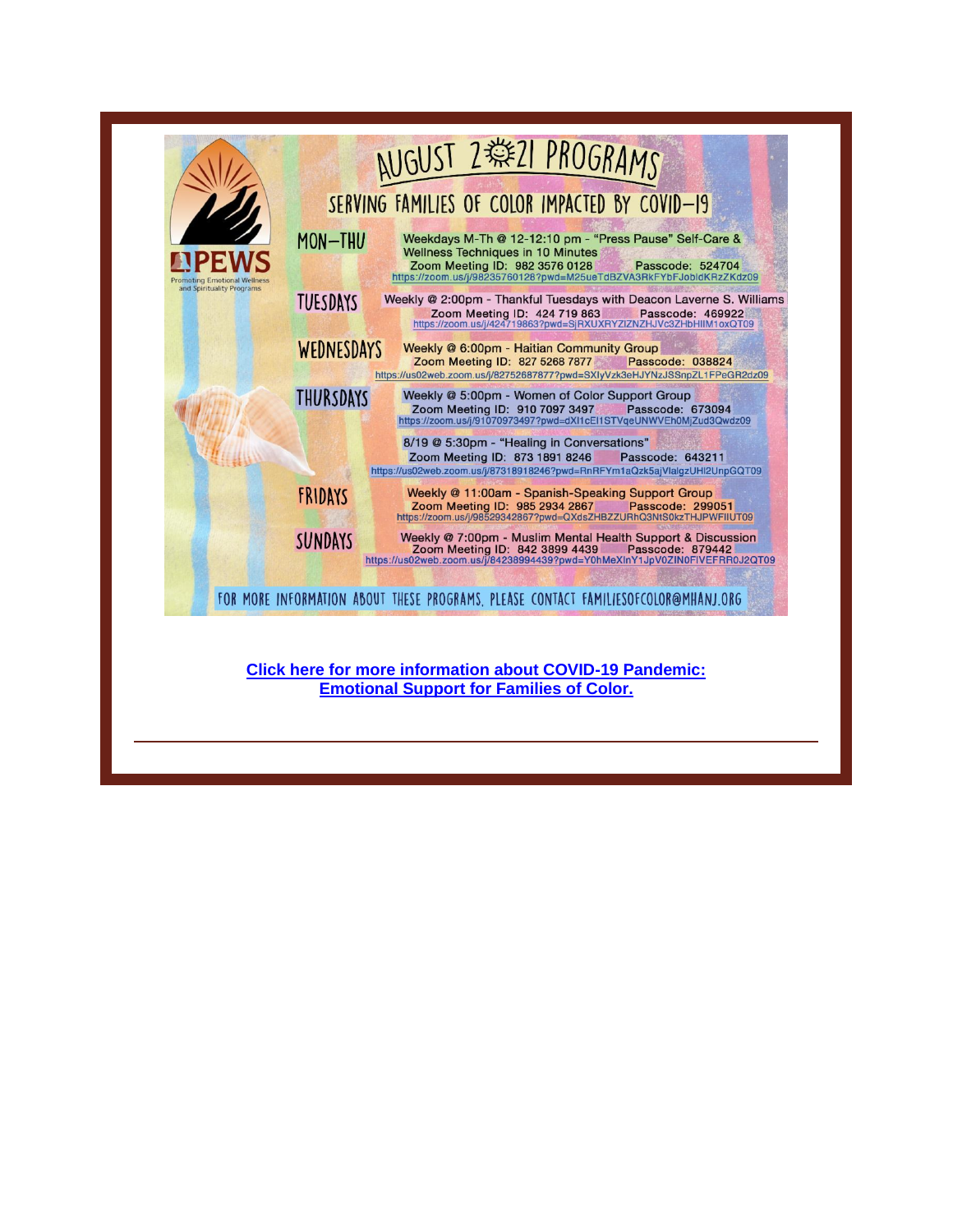| <b>United by</b><br><b>Wellness</b><br>a virtual wellness center                                                                                                                                                                     |
|--------------------------------------------------------------------------------------------------------------------------------------------------------------------------------------------------------------------------------------|
| VIRTUAL WELLNESS CENTER -- ZOOM IN OR CALL                                                                                                                                                                                           |
| FREE EMOTIONAL SUPPORT, EDUCATION & ADVOCACY                                                                                                                                                                                         |
| NON-JUDGEMENTAL, SAFE, DIVERSE COMMUNITY                                                                                                                                                                                             |
| MULTIPLE GROUPS - 7 DAYS A WEEK. SUCH AS:<br>MENTAL WELLNESS, COPING SKILLS, EMPLOYMENT<br>WELLNESS, SUPPORT GROUPS, RELAXATION<br>TOOLS, PEER CAREER INFO, AND MANY OTHERS                                                          |
| PURSUE YOUR INTERESTS, JOIN OTHERS                                                                                                                                                                                                   |
| For Info: http://www.mhaac.info/ubw.<br>To join: https://www.surveymonkey.com/r/8VXP2K8.<br><b>Questions: UNITEDBYWELLNESS@MHANJ.org</b><br>or 609-652-3800.<br>A 3 Month Pilot Program from Mental Health Association in New Jersey |
| <b>Click here for more info about United by Wellness.</b>                                                                                                                                                                            |
| Click here to join United by Wellness or call 609-652-3800.                                                                                                                                                                          |
| <b>Save the Date!</b>                                                                                                                                                                                                                |
|                                                                                                                                                                                                                                      |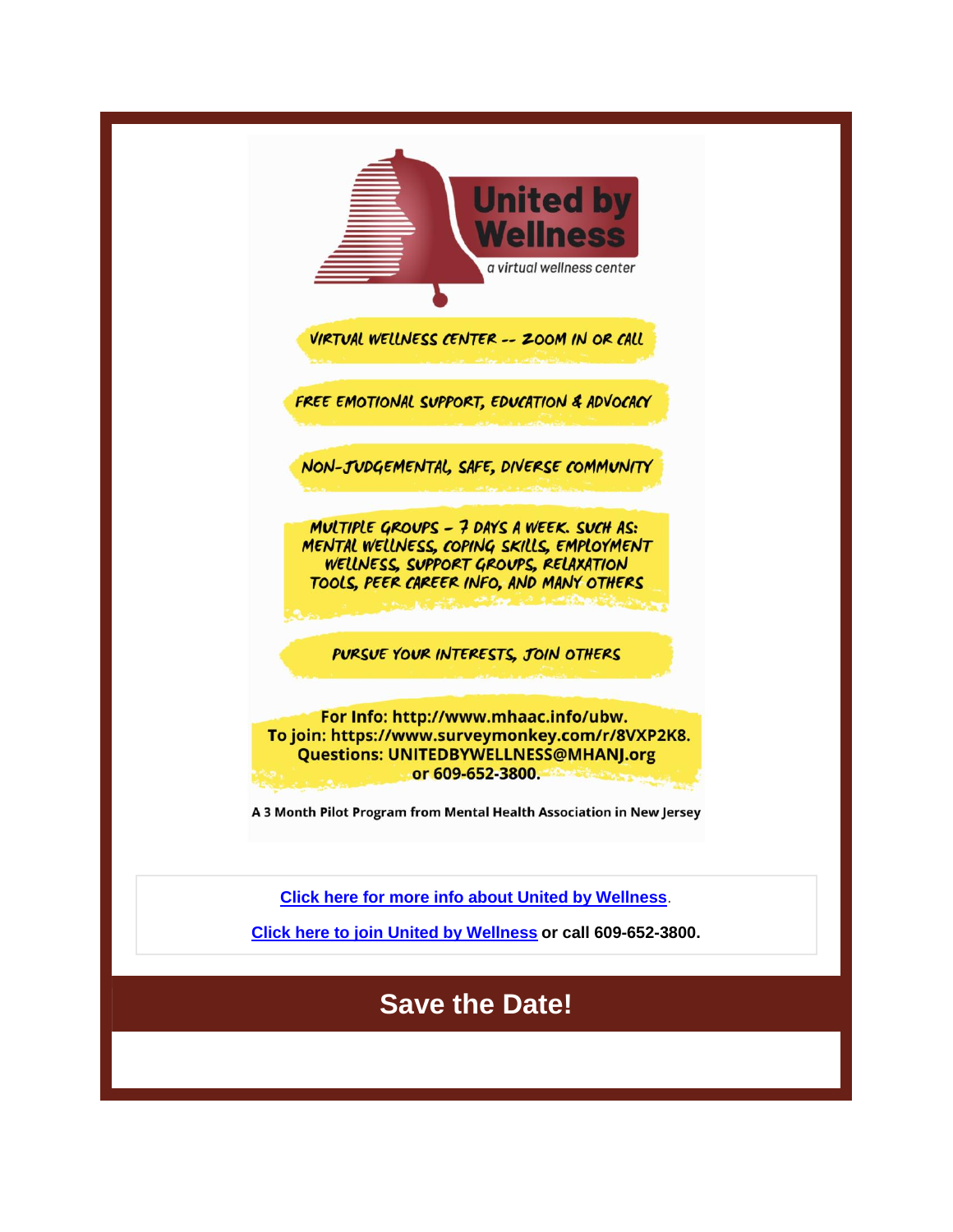





**Saturday, October 2, 2021 MHANJ's Walk for Wellness!**

## **NEW PARTNER: Tri-State K-9 Response Team**

# **TWO LOCATIONS:**

**Nomahegan Park, Cranford, NJ AND Mill Creek Park, Mill Creek Road, Manahawkin, NJ (Stafford Township)**

# **MORE INFORMATION COMING SOON!**

**Follow MHANJ's Social Media for Updates and Inspiration**



#### **Suggestions?**

If you have any suggestions on how the MHANJ can serve the community, or comments on our services please send them to [info@mhanj.org.](mailto:info@mhanj.org)